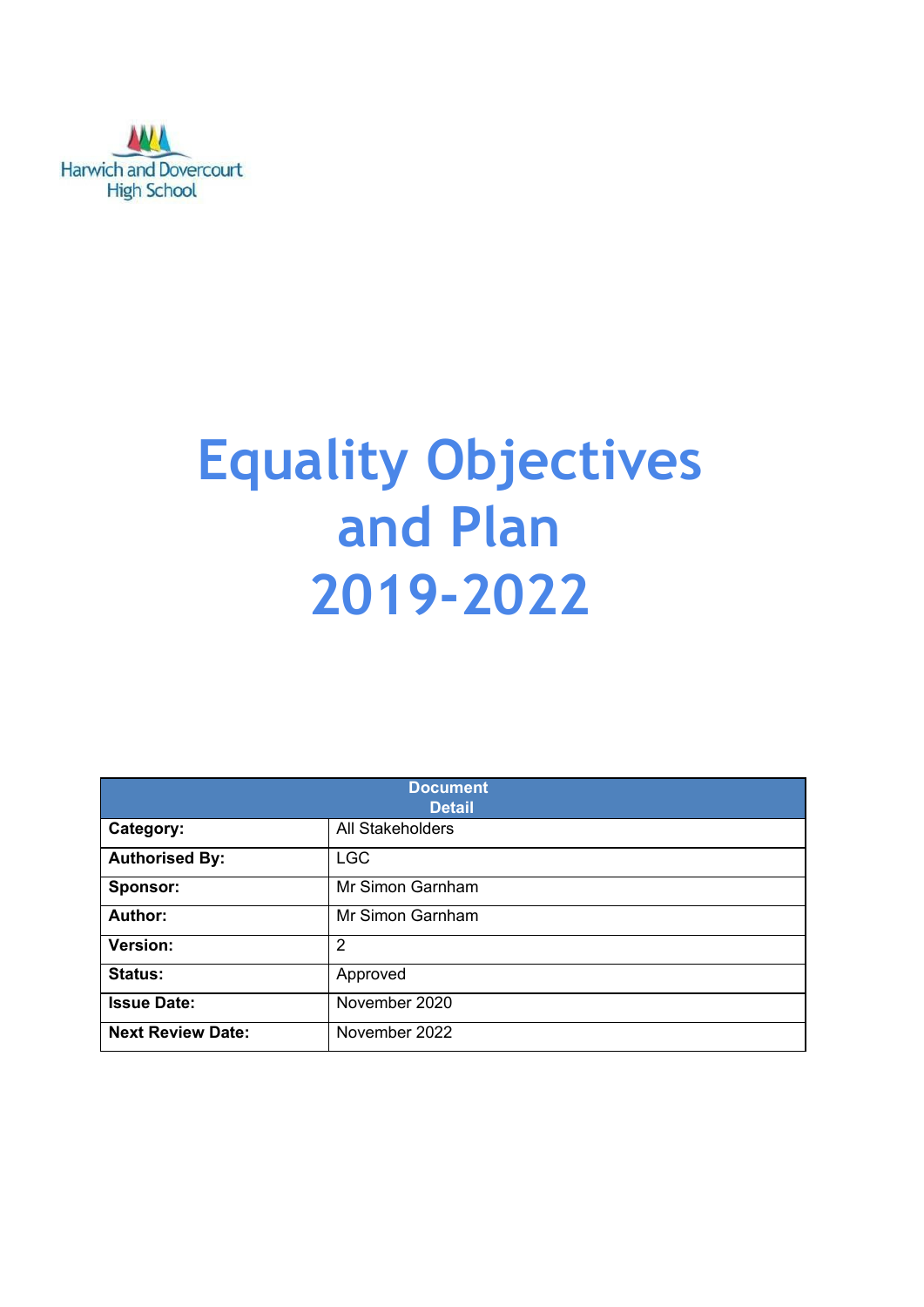

#### **Ownership and Control**

#### **History**

| <b>Version</b> | <b>Author</b> | <b>Dated</b>     | <b>Status</b> | <b>Details</b>                           |
|----------------|---------------|------------------|---------------|------------------------------------------|
|                | KFI           | <b>July 2019</b> | Approved      | Approved by Chair's<br>Action 15/07/2019 |
|                | <b>SGA</b>    | <b>Nov 2020</b>  | Approved      | Approved by LGC 5th<br>November 2020     |

#### **Intended Audience**

| <b>Intended</b><br><b>Audience</b> | Intended Method of Distribution |
|------------------------------------|---------------------------------|
| All stakeholders                   | Shared Google Drive, website    |
|                                    |                                 |

## **AMENDMENT TRACKER**

# **Name of reviewer: Simon Garnham**

## **Date of review: November 2020**

#### **Amendments made:**

Reference to LABS has been removed from the table: "How we will deliver equality objectives across the curriculum".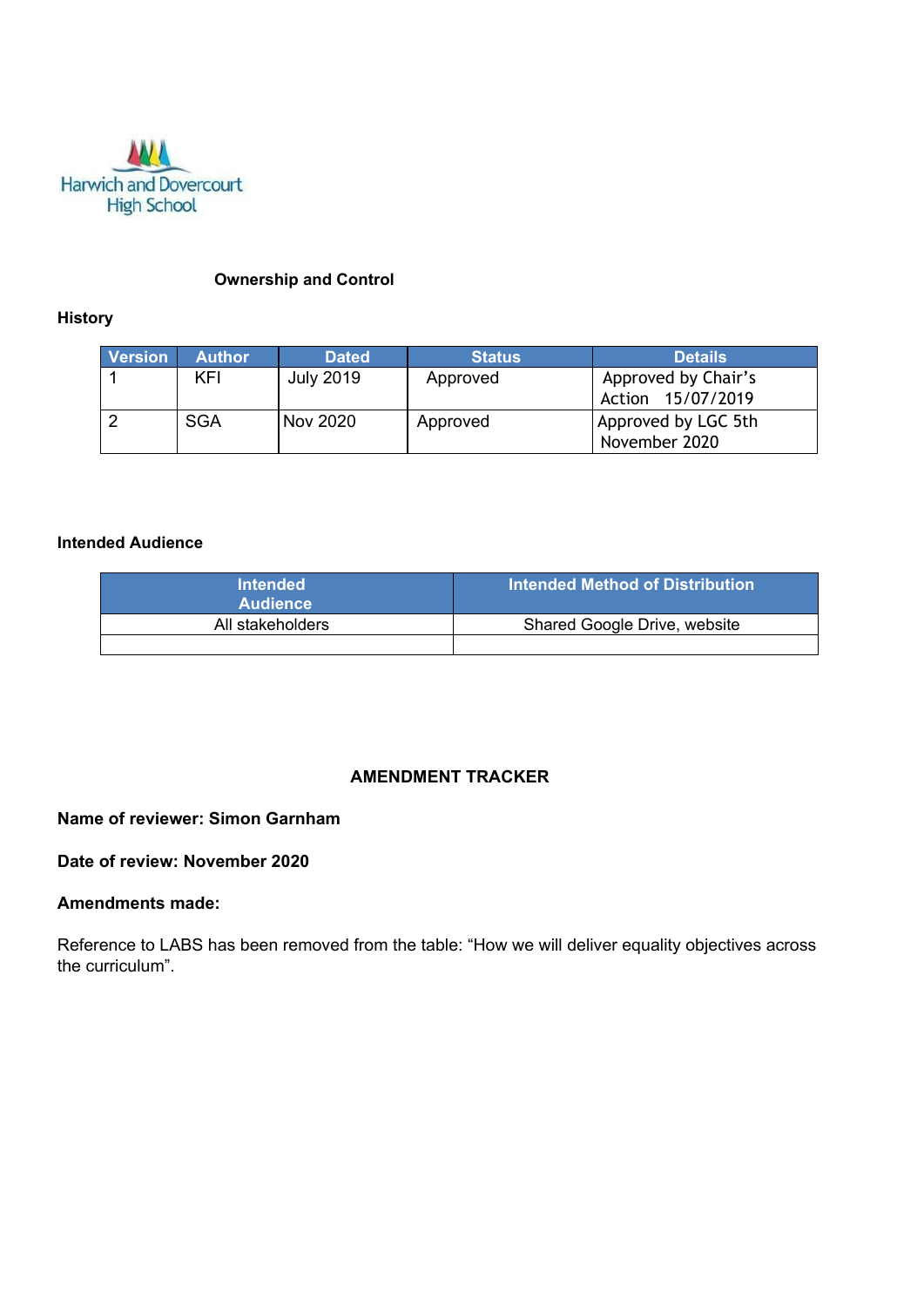## **Aims**

The school supports the Public Sector Equality Duty and aspires to the same three aims which in summary are:

● To eliminate unlawful discrimination, harassment and victimisation and other conduct prohibited by the Act.

- Advance equality of opportunity between people who share a protected characteristic and those who do not.
- Foster good relations between people who share a protected characteristic and those who do not by encouraging people from protected groups to participate fully.

## **Context**

- The Equality Act 2010 provides a single consolidated source of discrimination law. It simplifies the law and it extends protection from discrimination in some areas. The Act defines a number of "protected characteristics":
	- Age (as an employer but not to pupils)
	- Sex
	- Race
	- Disability
	- Religion or belief
	- Sexual orientation
	- Gender reassignment
	- Pregnancy or maternity
- There are special provisions for disability meaning that schools are allowed to treat disabled pupils more favourably than non-disabled pupils by making reasonable adjustments. Disability is defined as: a person who has a physical or mental impairment which has a substantial and long term adverse effect on that person's ability to carry out normal day to day activities.

The Act defines four kinds of unlawful behaviour:

- Direct discrimination
- Indirect discrimination
- Harassment
- Victimisation

There could also be discrimination based on association.

The Act is wide ranging and could relate to many areas of school life such as:

- Admissions
- Delivery of curriculum
- Bullying (if motivated by prejudice)
- Pregnant pupils (cannot treat a pupil less favourably)
- Employment policies

The duty requires schools to have "due regard" to equality considerations, for example, when significant decisions are being made or policies are being developed. There is emphasis on transparency, i.e. making information available: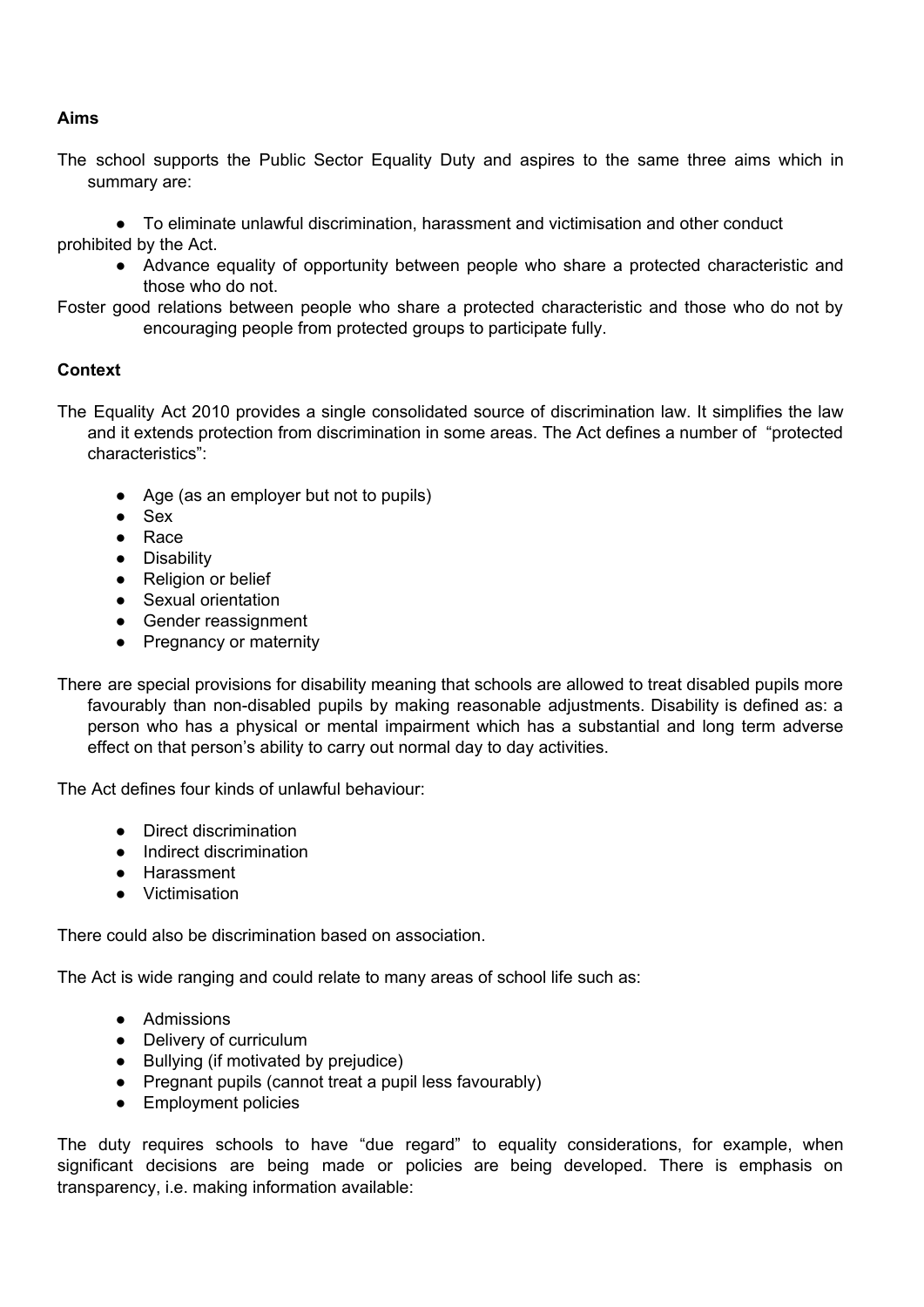- Publish information which shows compliance with the Public Sector Equality Duty;
- Publish Equality Objectives.

A key point is that treating people equally does not necessarily involve treating them all the same. The act allows for positive action – to take proportionate action to address the disadvantage faced by particular groups.

The school should actively aim to engage and consult with all members of the community and the review of policies provides opportunities for this.

Objectives chosen will support our three main aims by:

- 1. Promoting equality of opportunity for members of identified groups
- 2. Eliminating unlawful discrimination, harassment and victimisation
- 3. Fostering good relations between the different groups listed above

#### **How we chose our equality objectives:**

Our equality objective-setting process has involved gathering evidence as follows: From data on ethnicity, religion or belief, socio-economic background, gender and gender identity, disability and age.

#### **Chosen Objectives:**

- **1) To reduce the progress and attendance gap between students with SEND and the wider cohort.**
- **2) To continue to reduce the progress and attendance gap between students who qualify under the Pupil Premium Indicator and the wider cohort.**

| How we will deliver equality objectives across the curriculum                                               |                                                                                                                                                                                       |                                                                                                                         |        |                                                                                                                                                                                                                                         |  |  |
|-------------------------------------------------------------------------------------------------------------|---------------------------------------------------------------------------------------------------------------------------------------------------------------------------------------|-------------------------------------------------------------------------------------------------------------------------|--------|-----------------------------------------------------------------------------------------------------------------------------------------------------------------------------------------------------------------------------------------|--|--|
| <b>Objectives</b>                                                                                           | <b>Actions</b>                                                                                                                                                                        | Who is responsible                                                                                                      | How    | Impact criteria                                                                                                                                                                                                                         |  |  |
|                                                                                                             |                                                                                                                                                                                       | for monitoring?                                                                                                         | often  |                                                                                                                                                                                                                                         |  |  |
| 1. Reduce the<br>progress and<br>attendance gap<br>between<br>students with<br>SEND and the<br>wider cohort | <b>Ensure 'Quality First'</b><br>teaching through effective<br>staff deployment and CPD<br>Ensure timely<br>commissioning of external<br>interventions where needs<br>are identified. | Senior and Middle<br>Leadership Team<br>Heads of Year<br>Governor with<br>responsibility for SEND<br>(reporting to LGB) | Termly | Progress 8 gap will be<br>closely monitored at each<br>data drop via the extended<br>leadership team.<br>Key students will be<br>highlighted for additional<br>intervention via data drops.                                             |  |  |
|                                                                                                             | Ensure appropriate<br>curriculum pathways are<br>provided for students with<br>SEND including PACE and<br><b>EBACC</b>                                                                | Learning, Attendance,<br>Behaviour and<br>Safeguarding teams                                                            |        | CPD will improve classroom<br>practice so that 'Quality<br>First' teaching discretely<br>targets and ensures good<br>progress from target<br>groups.<br>Data will show impact of<br>intervention via conduct and<br>attainment<br>data. |  |  |